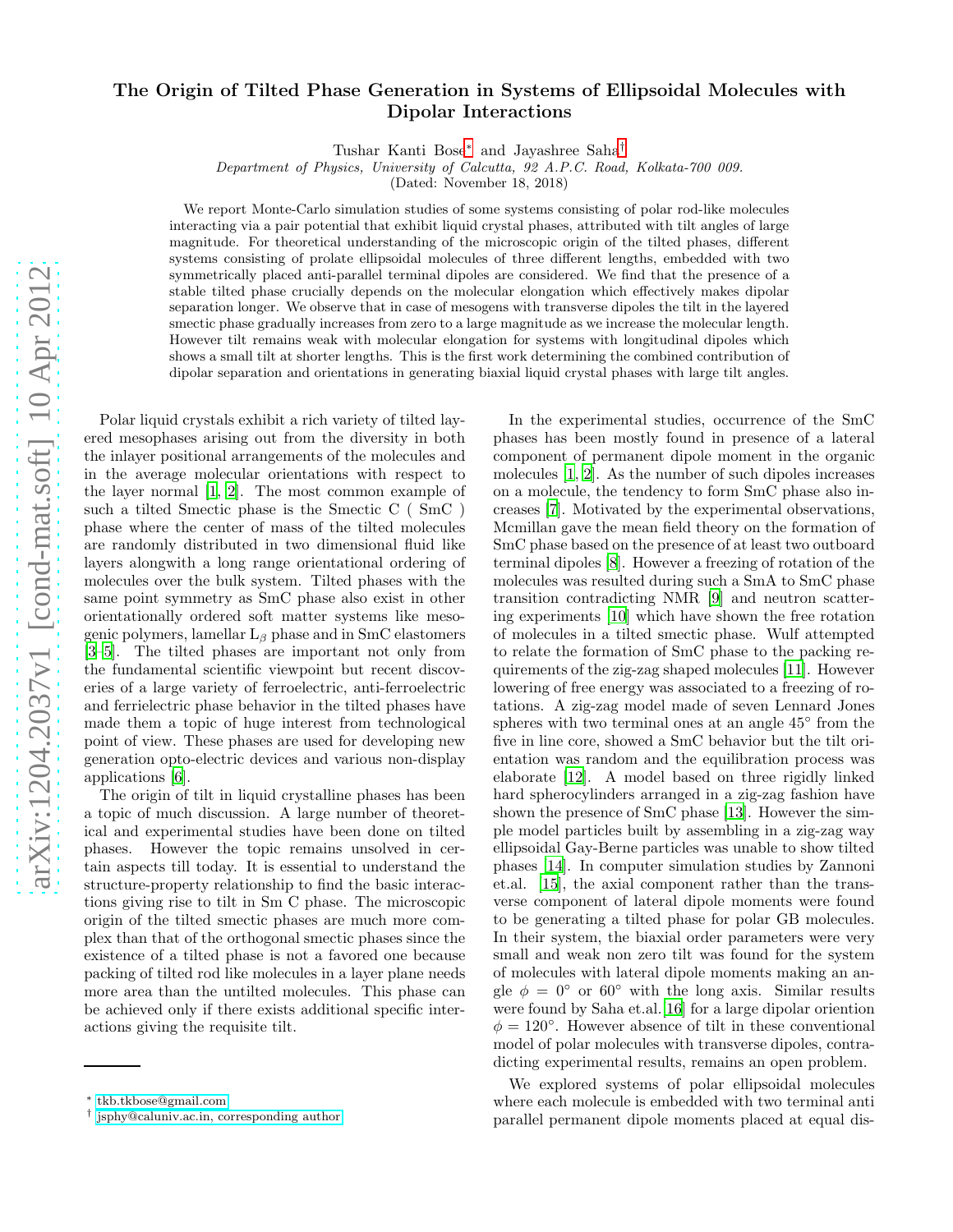tance from the center of the molecules to get considerable tilt in the smectic phases. In our model, the apolar part of the interaction is represented by the Gay-Berne(GB) potential which is a modified form of the Lennard-Jones potential, considering the anisotropy in interaction. The interaction between two such apolar GB ellipsoids i and j is given by

$$
U_{ij}^{GB}(\mathbf{r}_{ij}, \hat{u}_i, \hat{u}_j) = 4\epsilon(\hat{r}_{ij}, \hat{u}_i, \hat{u}_j)(\rho_{ij}^{-12} - \rho_{ij}^{-6})
$$
  
here 
$$
\rho_{ij} = \frac{[r_{ij} - \sigma(\hat{r}_{ij}, \hat{u}_i, \hat{u}_j) + \sigma_0]}{\sigma_0}.
$$
 Here  $\mathbf{r}_{ij}$  is the

 $\bar{W}$ 

separation vector between the center of mass of the molecules. The unit vectors  $\hat{u}_i$  and  $\hat{u}_j$  represent the orientations of the molecules.  $\sigma_0$  is the minimum separation for a side-by-side pair of molecules determining the breadth of the molecules. The minimum separation for an end-to-end pair of molecules  $\sigma_e$  is a measure of the length of the molecules. The anisotropic contact distance  $\sigma(\hat{r}_{ij}, \hat{u}_i, \hat{u}_j)$  and the depth of the interaction well  $\epsilon(\hat{r}_{ij}, \hat{u}_i, \hat{u}_j)$  depend on the the shape anisotropy parameter  $\kappa = \sigma_e/\sigma_0$  and the energy depth anisotropy parameter  $\kappa' = \epsilon_e/\epsilon_s$  which are defined as the ratios of the contact distances and energy well depths in the end-to-end and side-by-side configurations. The anisotropic contact distance varies with  $\kappa$  as  $\sigma(\hat{r}_{ij}, \hat{u}_i, \hat{u}_j)$  is given by  $\sigma =$ 

$$
\sigma_0 \left[ 1 - \frac{\chi}{2} \left( \frac{(\hat{r}_{ij}.\hat{u}_i + \hat{r}_{ij}.\hat{u}_j)^2}{1 + \chi(\hat{u}_i.\hat{u}_j)} + \frac{(\hat{r}_{ij}.\hat{u}_i - \hat{r}_{ij}.\hat{u}_j)^2}{1 - \chi(\hat{u}_i.\hat{u}_j)} \right) \right]^{-\frac{1}{2}}
$$

where  $\chi = (\kappa^2 - 1)/(\kappa^2 + 1)$ . The anisotropy of the well depth  $\epsilon$  is also controlled by two additional parameters  $\mu$  and  $\nu$ . An explicit description of the GB interaction can be found in the original paper [\[17\]](#page-4-1). The well depth in the cross configuration is written as  $\epsilon_0$ .  $\sigma_0$  and  $\epsilon_0$  define the length and energy scales. We have used reduced units in our calculations by expressing lengths and interaction energies in units of  $\sigma_0$  and  $\epsilon_0$  respectively. In the present work, we put two point dipole monents on each GB molecule at a reduced distance  $d^* = (\kappa - 1)/2$  along the symmetry axis from the center of mass of the uniaxial molecules with shape anisotropy  $\kappa$ . We have studied the bulk phase behavior for three different values of  $\kappa(3, 4)$ and 5) keeping the other parameters fixed to their original values  $\kappa' = 5, \mu = 2, \nu = 1$  in order to investigate the effects of varying the dipolar separation to large values.

The electrostatic interaction energy between two such dipolar ellipsoids is given by

$$
U_{ij}^{d'}^* = \sum_{\alpha,\beta=1}^2 \frac{\mu^{*2}}{r_{\alpha\beta}^*} \left[ (\hat{\mu}_{i\alpha} \cdot \hat{\mu}_{j\beta}) - 3(\hat{\mu}_{i\alpha} \cdot \hat{r}_{\alpha\beta}) (\hat{\mu}_{j\beta} \cdot \hat{r}_{\alpha\beta}) \right]
$$

where  $\mathbf{r}_{\alpha\beta}^* (=\mathbf{r}_{j\beta}^* - \mathbf{r}_{i\alpha}^*)$  are the vectors joining the two point dipoles  $\mu_{i\alpha}^*$  and  $\mu_{j\beta}^*$  on the molecules i and j at the positions  $\mathbf{r}_{i\alpha}^* = \mathbf{r}_i^* \pm \dot{d}^* \hat{u}_i^{\beta}$  and  $\mathbf{r}_{j\beta}^* = \mathbf{r}_j^* \pm \dot{d}^* \hat{u}_j$ . The reduced dipole moment  $\mu^* \equiv \sqrt{\mu^2/\epsilon_0 \sigma_0^3}$  is chosen  $\mu^* = 1.0$ . The long range nature of the dipolar interaction is taken into account with the reaction field method [\[18](#page-4-2)]. The



FIG. 1. (color online). Snapshots of the final configurations from MC simulations of a system of 1372 GB molecules with two terminal longitudinal dipoles for various elongations  $\kappa$ : (a) Smectic at  $(\kappa = 3, T^* = 1.00, P^* = 2.75)$  with  $\langle \theta \rangle$  = 1.6°,(b) Smectic at  $(\kappa = 4, T^* = 1.25, P^* = 1.50)$  with  $\langle \theta \rangle =$  $(0.6^{\circ}, (c) \text{ Smectic at } (\kappa = 5, T^* = 1.5, P^* = 1.10) \text{ with } \langle \theta \rangle =$  $1.6^\circ$ .

dipolar part of the total interaction energy including long range correction can then be written as

$$
U^{d^*}_{ij} = U^{d'^*}_{ij} - \sum_{\alpha,\beta=1}^2 \frac{2(\epsilon_{RF}-1)}{2\epsilon_{RF}+1} \frac{\mu^*_{i\alpha}\mu^*_{j\beta}}{R_c^{*3}}.
$$

Where  $R_c^* \equiv R_c/\sigma_0$  is the reduced radius of the RF cutoff sphere and  $\epsilon_{RF} = \infty$  is the dielectric constant of the medium. Then the total interaction between two dipolar molecules is given by  $U_{ij}^{total}$ \* $=U_{ij}^{GB}$ \* +  $U_{ij}^d$ ∗ .

We have performed Monte Carlo (MC) simulations in the NPT(isothermal-isobaric) ensemble with periodic boundary conditions imposed on a system of  $N=1372$  dipolar molecules. The simulation cell is an orthogonal box of dimensions  $L_x, L_y, L_z$ . The dimensions are varied independently during simulation so that the system may fit itself to its most suitable configuration at each state point $(P^* \equiv P \sigma_0^3/\epsilon_0, T^* \equiv K_B T/\epsilon_0)$ . All the systems are prepared initially in a completely disordered isotropic phase in a cubic box by melting a crystal structure at sufficiently low pressure. We then increase the pressure successively by steps of  $\Delta P^* = 0.10$  or less (near a transition). In each case, at a given pressure, the final equilibrated configuration obtained from previous lower pressure is used as the initial configuration. At each state point, the system is equilibrated for  $3 \times 10^5$  MC cycles and  $3 \times 10^6$  MC cycles are used for equilibration near a transition. During each MC cycle each molecule is randomly displaced and reoriented using metropolis criteria where the reorientation moves were performed using Barker-Watts technique[\[18\]](#page-4-2). One of the three boxsides was attempted to change during each MC cycle. The acceptance rates of the roto-translational moves of molecules and volume moves were adjusted to 40%.

In order to fully characterize different phases of the system various order parameters were computed. The average orientational ordering is determined from the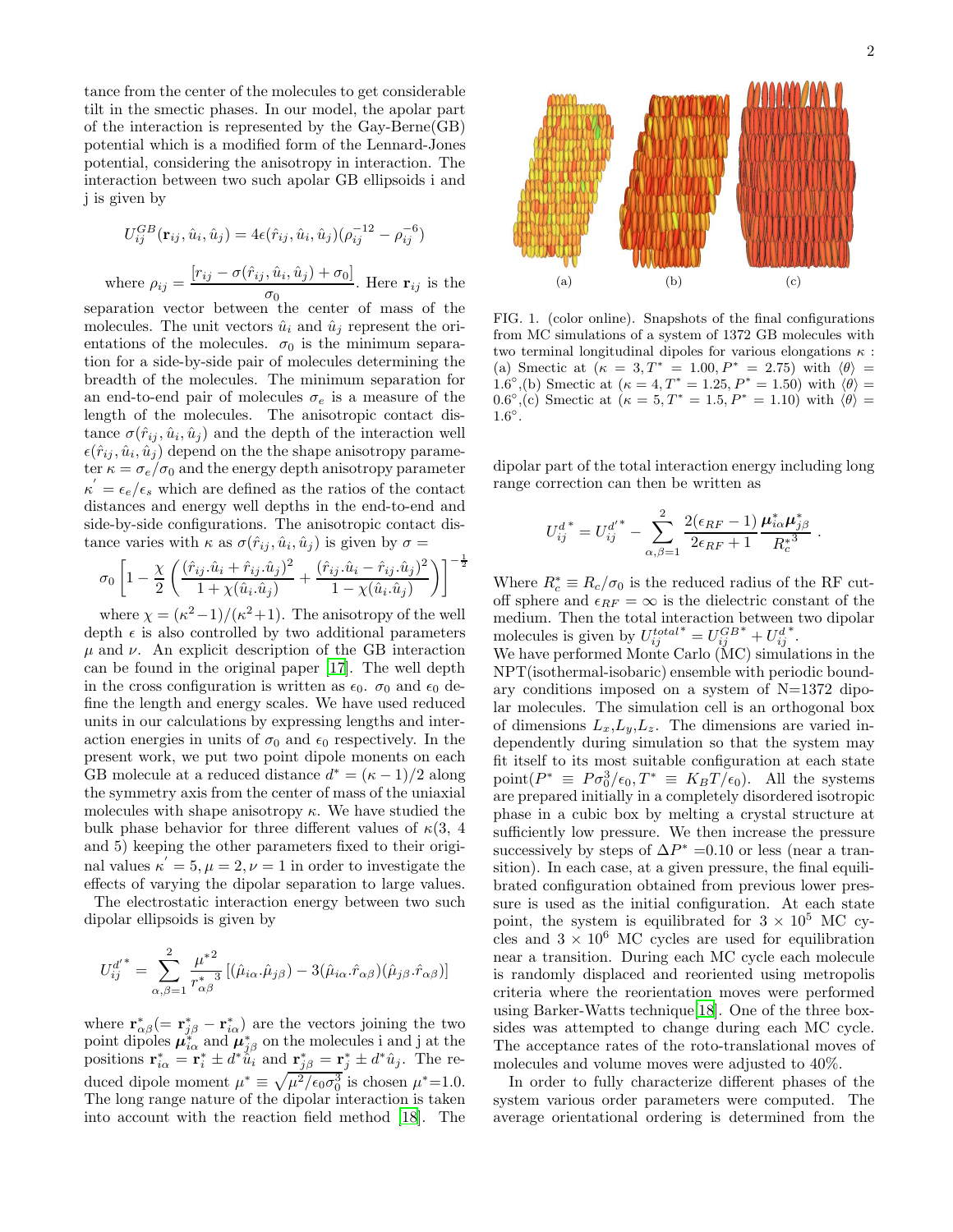

FIG. 2. (color online). Snapshots of the final configurations generated by MC simulations of a system of 1372 GB molecules with two terminal transverse dipoles for various elongations  $\kappa$ : (a) Smectic at  $(\kappa = 3, T^* = 1.00, P^* = 1.35)$  with  $\langle \theta \rangle = 0.25^{\circ},$  (b) Tilted Smectic at  $(\kappa = 4, T^* = 1.25, P^* = 1.05)$  with  $\langle \theta \rangle = 6.6^{\circ}, c$  Tilted Smectic at  $(\kappa = 5, T^* = 1.5, P^* = 1.5)$  with  $\langle \theta \rangle = 17°$ ,(d) molecular center of mass positions on a single 2D layer of the tilted phases showing local hexagonal orderings  $(1)(\kappa = 4, T^* = 1.25, P^* = 1.05), (2)(\kappa = 5, T^* = 1.5, P^* = 1.5).$ 

second-rank tensorial order parameter  $Q_{\alpha\beta}$  defined as  $Q_{\alpha\beta} = \frac{1}{N}$  $\frac{1}{N} \sum_{i=1}^{N} \left( \frac{3}{2} u_{i\alpha} u_{i\beta} - \frac{1}{2} \delta_{\alpha\beta} \right)$  where  $\alpha, \beta = x, y, z$  and  $\hat{u}_i$  is the molecular end-to-end unit vector of molecule i. The nematic order parameter S is given by the largest eigenvalue of the ordering tensor  $Q_{\alpha\beta}$  and the corresponding eigenvector defines the phase director. The value of S is close to zero in the isotropic phase and tends to 1 in the highly ordered phase.

We have investigated the smectic structures over various elongations  $\kappa = 3, 4$  and 5 respectively at fixed temperatures  $T^* = 1.00, 1.25$  and 1.50. At such temperatures we observed a jump in S directly from  $S \sim$ 0.10 to  $S \sim 0.95$  indicating a direct isotropic to tilted smectic transition. To measure the average tilt angle  $\langle \theta \rangle$ of the phase director about the layer normal, we have used the method described in [\[16\]](#page-4-0) i.e. in smectic phases we first find the sets of particles for which first neighbor distance is  $\leq 1.3\sigma_0$ . Each such set forms a different layer. Then we find the normal to each such layer by a least square method. The average normal is obtained by averaging the components over all the layers of a single MC configuration. The angle  $\theta$  between the phase director and the layer normal determines the tilt. Then we measure its average value over a number of configurations. Since all the tilted phases are expected to be biaxial we also measure the biaxial order parameter  $\langle R_{2,2}^2 \rangle = \langle \frac{1}{2}(1 + \cos^2{\beta}) \cos{2\alpha} \cos{2\gamma} - \cos{\beta} \sin{2\alpha} \sin{2\gamma} \rangle$ as described in [\[19](#page-4-3)], where  $\alpha, \beta, \gamma$  are the Euler angles giving the orientation of the molecular body set of axes w.r.t. the laboratory set of axes. To understand the structure of the phases we also calculate the radial distribution function  $g(r) = \frac{1}{4\pi r^2 \rho} \langle \delta(r - r_{ij}) \rangle_{ij}$ , where the average is taken over all the molecular pairs.

We have generated well equilibrated tilted smectic phases for three different elongations  $\kappa = 3, 4, 5$  with two different dipolar orientations  $\phi = 0^{\circ}$  and  $90^{\circ}$  in order to explore separately the roles of a longitudinal component and a transverse component in producing tilted phases.

From the snapshots and various distributions functions as described, we analyzed the phase structures. The structure of the phases were changed significantly over different elongations.

In case of mesogens having longitudinal dipoles, the GB interaction plays dominant role in the isotropic phases and as we increase the pressure along the isotherms, the dipolar energy makes larger jump than the GB energy in reaching smectic phases. The energy distribution in tilted phases show an interesting behavior over different elongations. For the shortest molecules(  $\kappa = 3$ , the GB energy remains stronger than the dipolar energy and as we increase elongation they become comparable at  $\kappa = 4$  and 5. The amount of tilt in shortest molecules  $\langle \theta \rangle = 1.6^{\circ}$  decreases to  $\langle \theta \rangle = 0.6^{\circ}$  in the  $\kappa = 4$ system. The longest( $\kappa = 5$ ) mesogens show  $\langle \theta \rangle = 1.6^{\circ}$ . The snapshots of the phases are shown in Fig.1 and the corresponding radial distribution functions are shown in Fig[.3\(a\).](#page-3-14) We see that the amount of interdigitation in the smectic phases decreases with elongation showing an interdigitated phase at  $\kappa = 3$ .

We now discuss the tilted structures obtained due to the effects of two transverse dipoles. In this case, the biaxiality comes exclusively from the presence of the dipoles. Biaxial smectic phases are found for all the three elongations. For  $\kappa = 3$  we obtained an orthogonal biaxial phase and for other higher elongations we found tilted biaxial phases where the amount of tilt increases with  $\kappa$  as shown in the Fig.2. The contribution to the total energy is alaways dominated by the dipolar interaction in these phases and the dominance increases with the elongation. The average tilt order parameter as measured gives  $\langle \theta \rangle \approx 0^{\circ}$  for  $\kappa = 3$  and more interestingly  $\langle \theta \rangle \approx 6.6^{\circ}$  and 17<sup>°</sup> for systems with  $\kappa = 4$  and 5 respectively. We may infer that longer dipolar separation gives larger torque arising out from larger dipole moments, which is responsible for giving significant change in the magnitude of tilt never found before. The values of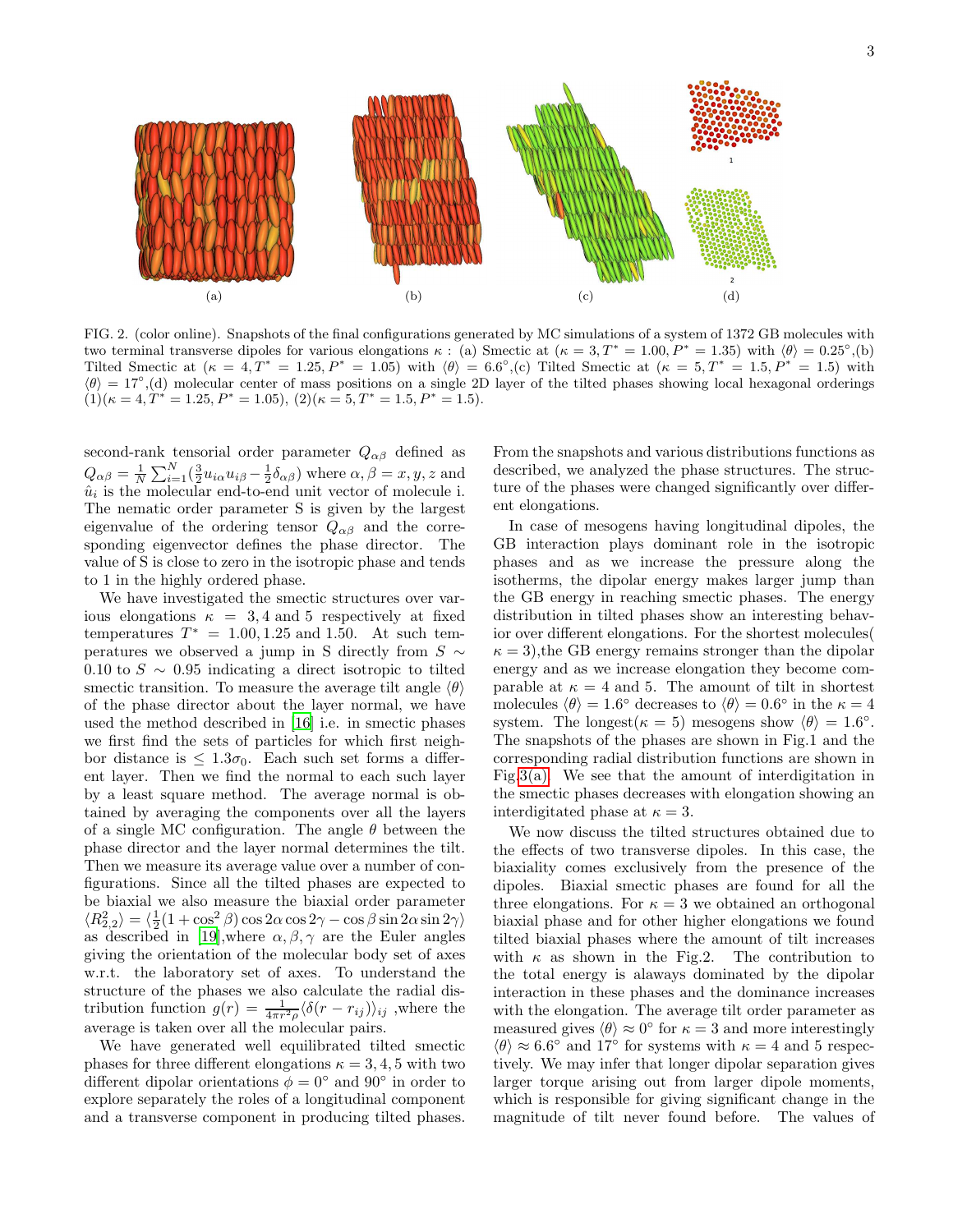

<span id="page-3-14"></span>FIG. 3. (color online)(a) radial distribution functions for systems of molecules with two terminal longitudinal dipoles,(b) radial distribution functions for systems of molecules with two terminal transverse dipoles [ The zero of  $g(r)$  on the vertical scales have been shifted for clarity  $\vert$  (c) Schematic evolution of the average tilt angle  $\langle \theta \rangle$  as a function of elongation  $\kappa$  for systems of molecules with two terminal dipoles .

the biaxial order parameter in the smectic phases are  $\langle R_{2,2}^2 \rangle$ =0.87,0.83 and 0.79 respectively for  $\kappa = 3, 4$  and 5 systems. The radial distribution function shows a crystalline nature in all three elongations at higher pressures as shown in Fig[.3\(b\).](#page-3-15) In all the tilted phases, the smectic structure were never interdigitated but show some difference in local hexagonal ordering as shown in Fig.2(d). Again the tilt angle increased from  $\langle \theta \rangle \approx$ 11◦ to 17◦ in smectic phases as we increase the pressure  $P^* = 0.45$  to  $P^* = 1.5$  in systems of longest  $(\kappa = 5)$ molecules. We noticed that the attempt to increase dipole moment by increasing  $\mu^*$  to a value greater than 1.1 fails due to enhanced probability of dimer formation. We have observed the presence of Nematic Phase in these systems at different state points as a part of our ongoing work.

Our NPT simulation studies show that the increasing dipolar separation as a result of molecular elongation

<span id="page-3-15"></span>can effectively give rise to large tilt in layered liquid crystalline phases generated by GB molecules with two terminal transverse anti parallel dipole moments whereas it has less significant and reverse role in case of molecules with two longitudinal dipoles. Experminental evidence for tilted smectic phases were earlier reported for compounds with two or more lateral dipole moments [\[1,](#page-3-0) [2](#page-3-1)]. Our study is successful in gaining insights into the molecular origin of tilted phases by showing that terminal dipoles having longer separation length coupled with suitable orientation can bring large tilt to the liquid crystal phases.

T.K. Bose gratefully acknowledges the support of CSIR, India for providing Junior Research Fellowship via sanction no.  $09/028(0794)/2010$ -EMR-I. The graphics software QMGA [\[20\]](#page-4-4) was used for producing snapshots of the phases. This work was supported by UGC-UPE scheme of the University of Calcutta.

- <span id="page-3-0"></span>[1] Handbook of Liquid Crystals, edited by D.Demus et al., Vol.2A Wiley-VCH, New York, 1998, chapt.5.
- <span id="page-3-1"></span>[2] S. Chandrasekhar, Liquid Crystals, Second edition, Cambridge University Press, Cambridge, 1992, chapt.5.
- <span id="page-3-2"></span>[3] W. Lehmann, H. Skupin, C. Tolksdorf, E. Gebhard, R. Zentel, P. Krliger, M. Losche, and F. Kremer, Nature (London)410, 447 (2001)
- [4] O. Stenull and T. C. Lubensky, Phys. Rev. Lett. 94, 018304 (2005)
- <span id="page-3-3"></span>[5] V. M. Kaganer, H. Mowald, and P. Dutta, Rev. Mod. Phys. 71, 779 (1999)
- <span id="page-3-4"></span>[6] S. Largerwall, Ferroelectric and Antiferroelectric Liquid Crystals, Wiley-VCH, Weinheim, 1999
- <span id="page-3-5"></span>[7] J.W.Goodby, in Ferroelectric Liquid Crystals, edited by

J.W.Goodby et al., Gordon and Breach, Philadelphia, 1991 p240

- <span id="page-3-6"></span>[8] W.L. McMillan, Phys. Rev. A, 8, 1921 (1973)
- <span id="page-3-7"></span>[9] Z. Luz and S. Meiboom, J. Chem. Phys., 59, 275 (1973)
- <span id="page-3-8"></span>[10] A.J. Dianoux, A. Heidemann, F. Volino and H. Hervet, Mol. Phys., 35, 1521(1976)
- <span id="page-3-9"></span>[11] A. Wulf, Phys. Rev. A., **12**, 365 (1975).
- <span id="page-3-10"></span>[12] J. Xu, R.L.B. Selinger, J.V. Selinger, B.R. Ratna and R. Shashidhar, Phys. Rev. E 60,5584 (1999).
- <span id="page-3-11"></span>[13] P.K. Maiti, Y. Lansac, M.A. Glaser and N.A. Clark, Phys. Rev. Lett., 92, 025501 (2004)
- <span id="page-3-12"></span>[14] M.P. Neal, A.J. Parker and C.M. Care, Mol. Phys., 91, 603 (1997)
- <span id="page-3-13"></span>[15] R. Berardi, S. Orlandi and C. Zannoni, Phys. Rev. E, 67,